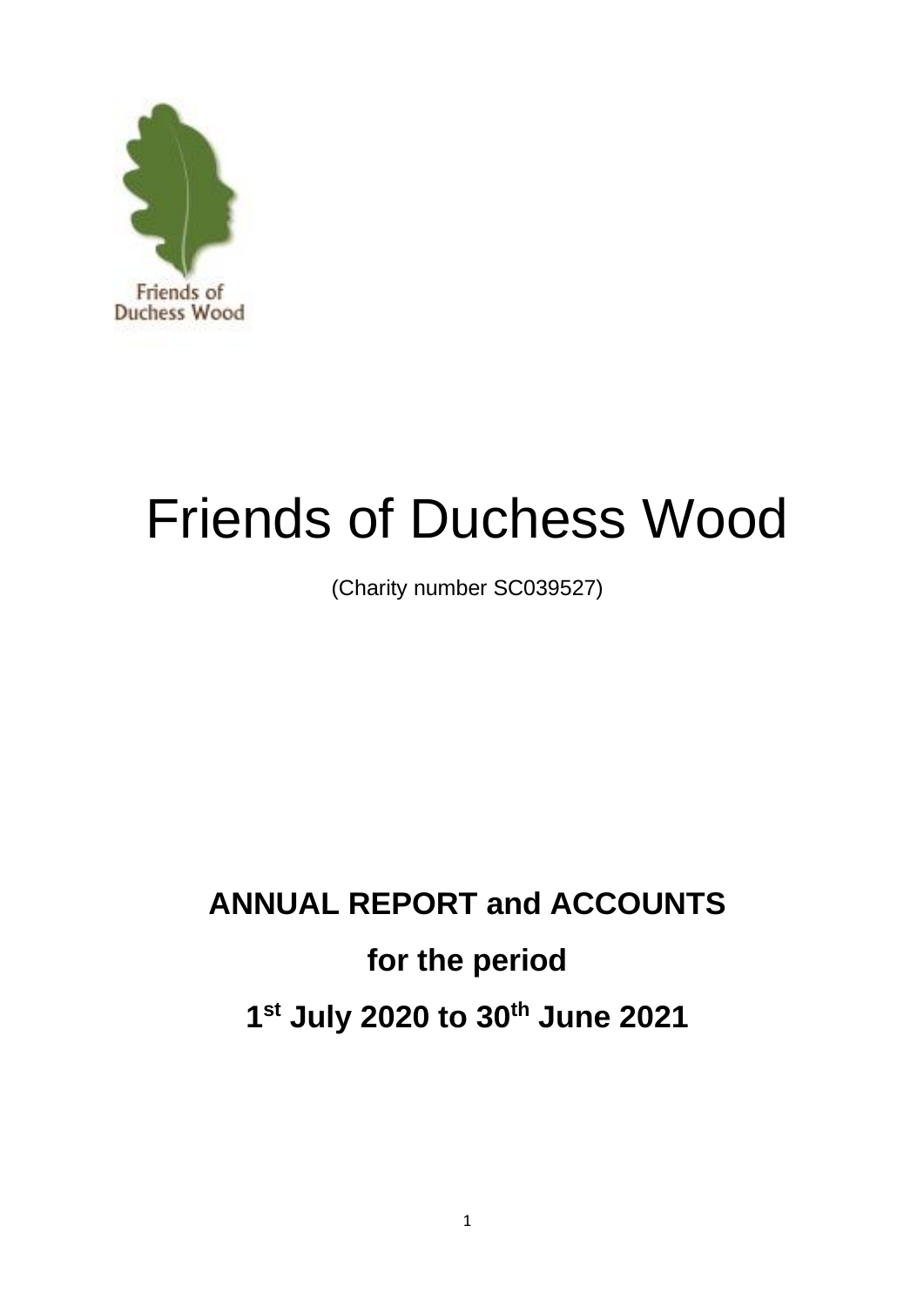# **CONTENTS**

## **Section A: Details**

- **1. Current Trustees**
- **2. Trustee changes during the year**
- **3. Governing document**
- **4. Charitable Purposes**
- **5. Financial Examiner**
- **6. Bankers**
- **7. Contact address**

# **Section B: Report on Activities**

- **1. Objectives**
- **2. Review of progress**
- **3. Outlook**
- **4. Thanks**

# **Section C: Finances**

- **1. Financial Statement**
- **2. Independent Financial Examiner's Report to The Friends of Duchess Wood**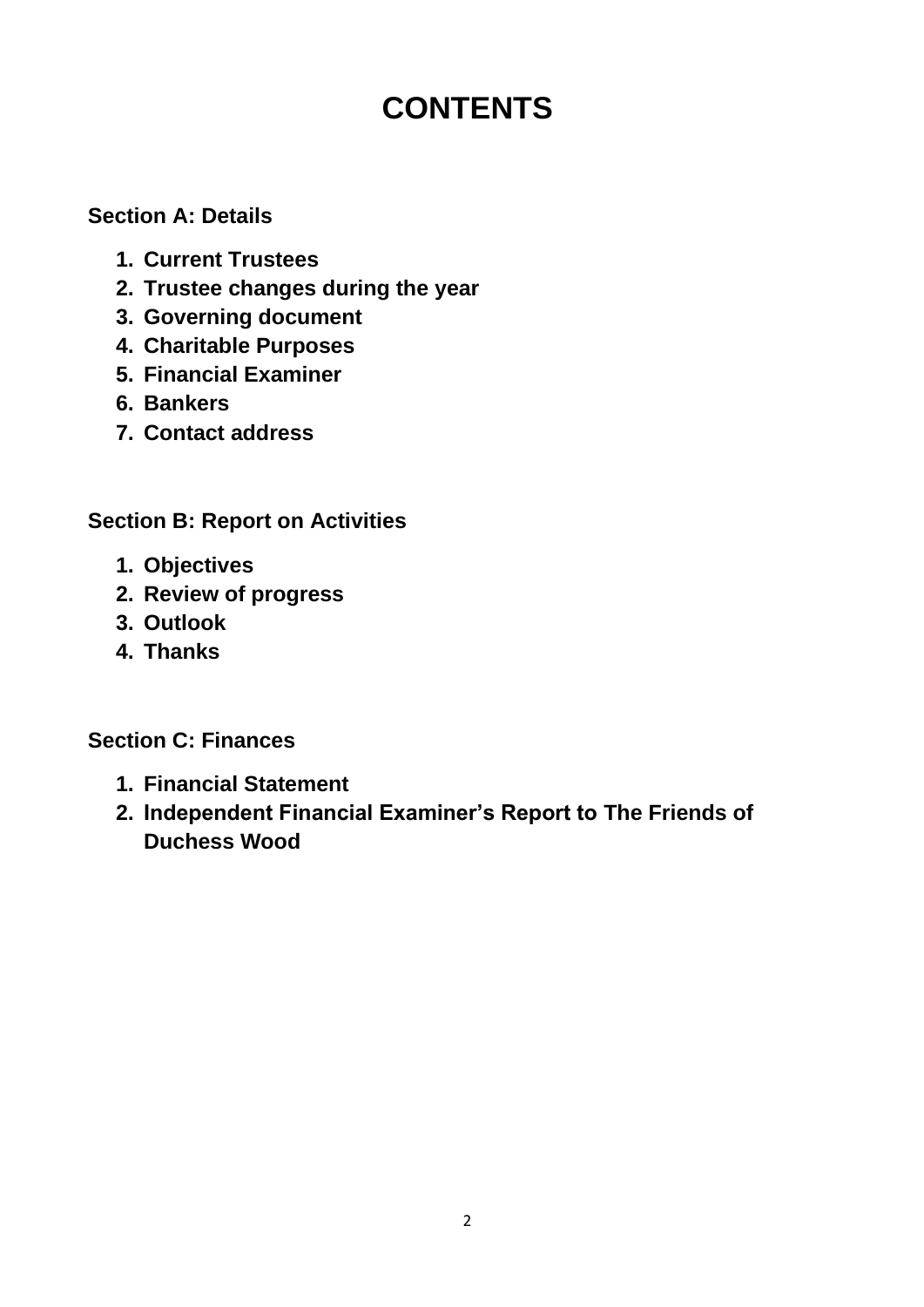### **Section A: Details**

#### **1. Current Trustees**

Matt Offord (Chair) to 25 Sept 20 David Lewin (Acting Chair 26 Sept to 25 Jan 21, Chair from 26 Jan 21) Rachel Bailey (to 25 Jan 21) Laura Baird (from 26 Jan 21) Paul Blackburn Stewart Campbell (Acting Treasurer from 28 Oct 20) Martin Grafton (Secretary) William Hassall (Treasurer to 27 Oct 20)) Richard Horrell Pete Minting Miriam Walker (from 26 Jan 21) Morag Young

#### **2. Trustee changes during the year**

There were a number of Trustee changes during the reporting period. The Chair, Matt Offord, resigned at short notice due to work commitments. He was replaced by David Lewin, an experienced Trustee who has been involved in FODW for many years. The Treasurer, William Hassall, resigned due to ill health and was replaced by Stewart Campbell (an ex Chair) on a temporary basis until a permanent replacement could be found<sup>1</sup>. Lastly Rachel Bailey resigned. Two new Trustees, Laura Baird and Miriam Walker, were appointed at the AGM held on 26 Jan 21.

#### **3. Governing Document**

The Friends of Duchess Wood is a charitable, unincorporated body. Its purposes and administration arrangements are set out in the constitution. Trustees are appointed at the Annual General Meeting.

#### **4. Charitable Purposes**

The objectives of the Friends, as set out in the constitution, are "to assist in the management of Duchess Wood and safeguard its benefits to the community in terms of biodiversity and quiet enjoyment by the public – including recreational and educational use".

#### **5. Financial Examiner**

Terence Brownrigg

#### **6. Bankers**

Bank of Scotland, Colquhoun Square, Helensburgh

 $1$  Eilean Yendall took over as Acting Treasurer on 1 July 2021 and will be nominated as Treasurer at the next AGM (dtbc).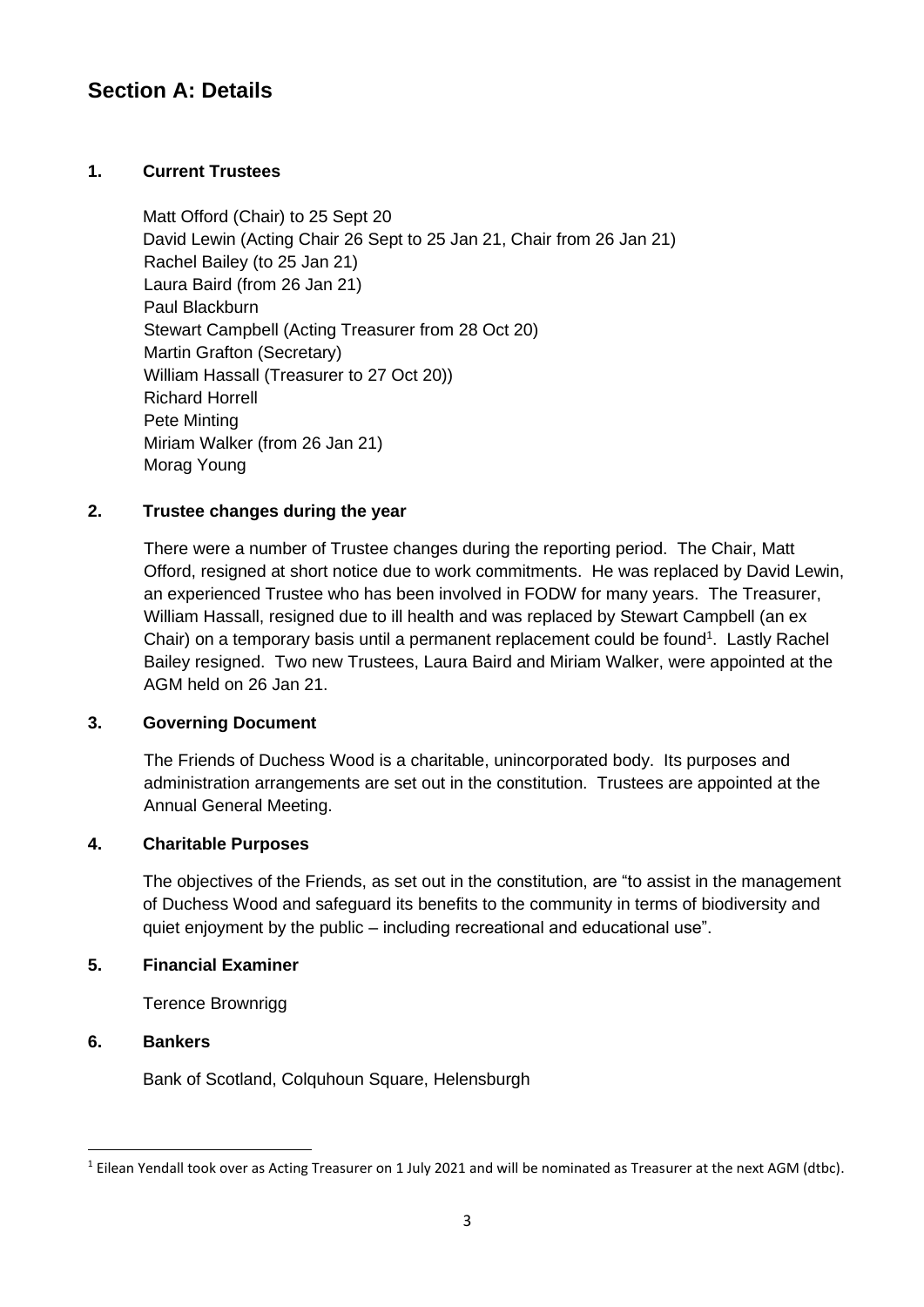#### **7. Contact Address**

c/o The Secretary 17 Queens Point Shandon Helensburgh G84 8QZ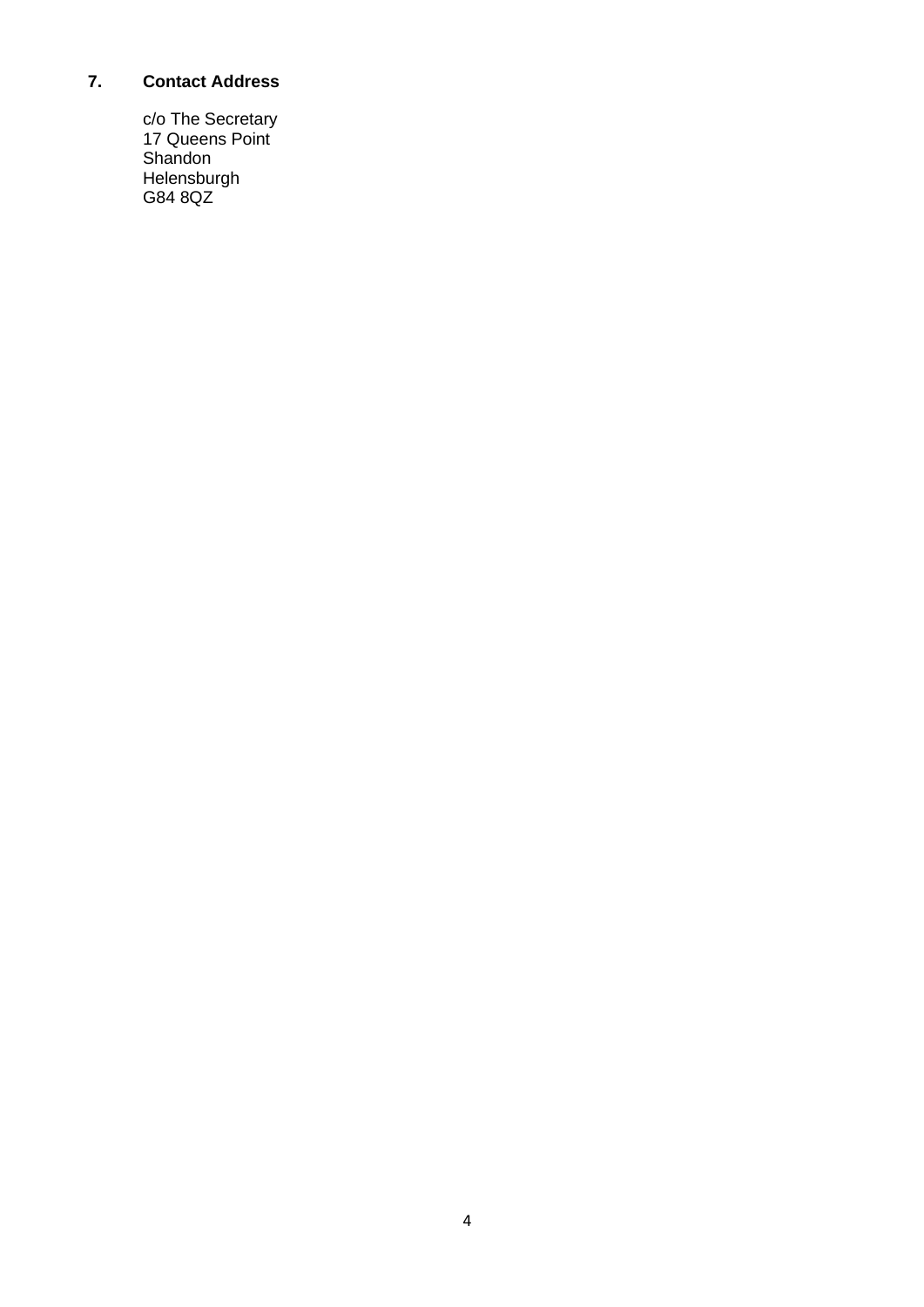#### **1. Objectives**

The objectives of the charity are "to assist in the management of Duchess Wood and safeguard its benefits to the community in terms of biodiversity and quiet enjoyment by the public – including recreational and educational use".

#### **2. Review of progress**

#### **2.1 Administration**

The Executive committee met on four occasions. The Annual General Meeting for 2019/20 was held by zoom on 26 January 2021 at 7.30pm.

We remain an affiliate member of The Conservation Volunteers (TCV) and we have arranged insurance through them to cover our membership. We are also members of the Community Woodlands Association (CWA).

Until it was disbanded following the ending of Argyll and Bute Council's involvement in the Wood on 1 August 2020 we were represented on the Duchess Wood Local Nature Reserve Committee (DWLNRC) of Argyll and Bute Council (A&BC) which met for the last time on 4 August 2020. Responsibility for the management of Duchess Wood then passed back to the Landowner, Luss Estates Company (LEC). The Friends have retained an informal arrangement with LEC to assist in the Wood's management and have had regular and productive meetings with the LEC Assistant Chief Executive Officer. It should be noted that, as yet, there has been no successor to the DWLNRC as discussed at its final meeting but LEC attend the first part of FODW Committee meeting where areas of mutual interest are reported on and discussed.

During checks of the finances it was identified that £66 appeared to have been withdrawn in fraudulently set up direct debits. This was returned by the bank and measures put in place to prevent a reoccurrence.

#### **2.2 Membership**

Following a number of initiatives, particularly leafleting homes adjacent or close to the Wood membership numbers have increased to 146 households (102 in Jun 20). Two newsletters were issued to members during the year along with a number of special communiques covering the ending of Argyll and Bute council's involvement in the management of the wood.

#### **2.3 Liaison**

Contacts were maintained with the NatureScot, Community Payback, The Conservation Volunteers, Scotland Forestry, Community Woodlands Association, Helensburgh and District Access Trust, Helensburgh Green Belt Group, Helensburgh Tree Conservation Trust, Helensburgh Community Woodlands Group, Helensburgh Cricket and Rugby Club, Helensburgh Community Council (Roger Ferdinand agreed to be our point of contact), local primary schools, Lomond School, Luss Estates Company, Strathclyde Court Residents' Committee, the Association for the Protection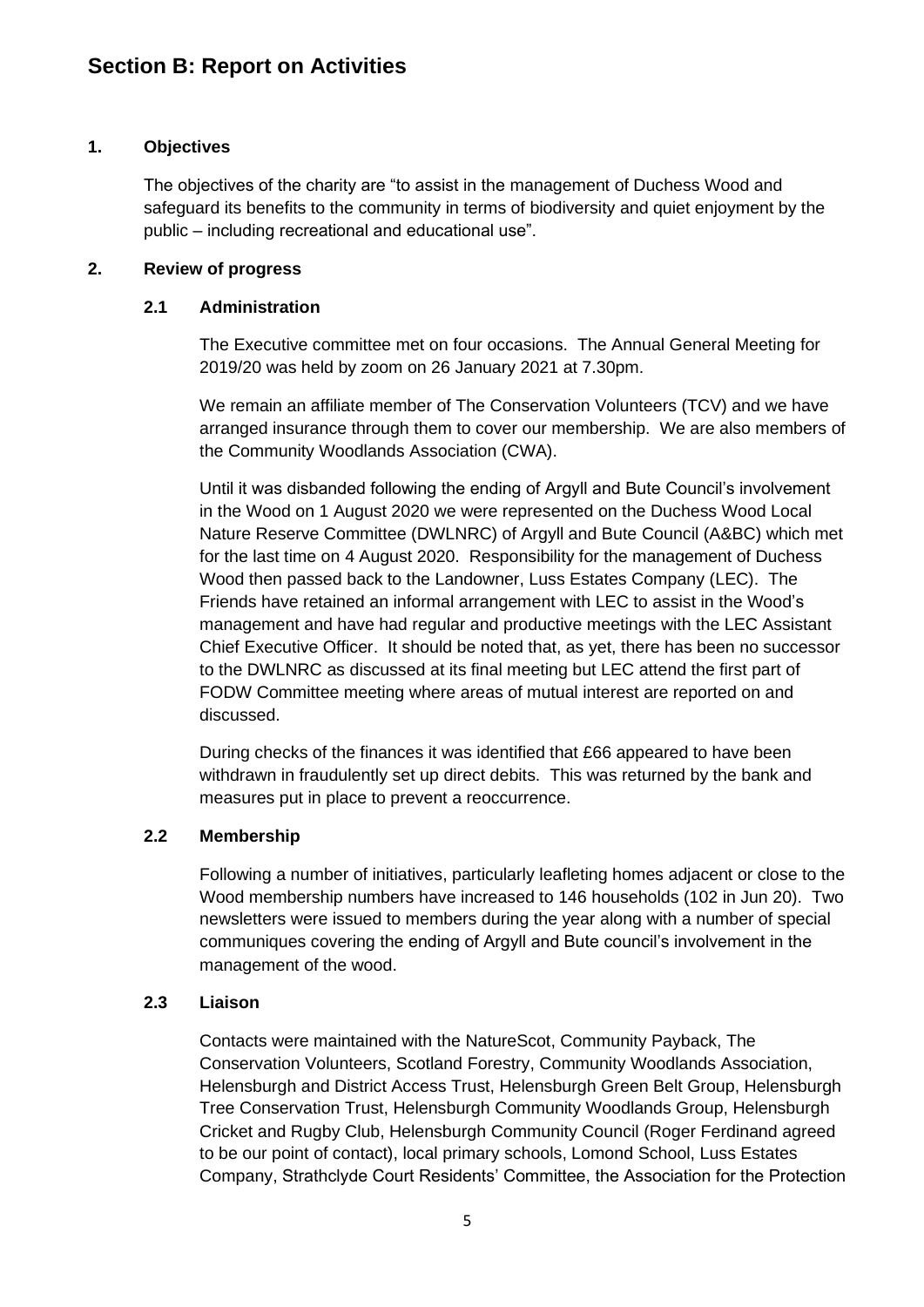of Rural Scotland, Police Scotland, Scottish Fire Service, the Office of the Scottish Charity Regulator and various departments of Argyll and Bute Council.

We express special appreciation for the work of the Community Payback Team (led by Colin Rae, John Williamson and Stuart McDonald) and their continued assistance, where possible, during the year. Also special thanks go to Laura Baird for the preferential use of a garage near Strathclyde Court in which to store our tools and equipment.

#### **2.4 Activities**

It has been a strange year with limited physical activity in the woods due to Covid-19 pandemic lockdowns. Much of the Trustees efforts have been in continuing the debate with senior council officials and NatureScot about how to retain the Local Nature Reserve (LNR) designation for the wood. We have lobbied local councillors and MSPs, the Woodland Trust, the Community Woodland Group and also the Conservation Volunteers, but (other than support from Jackie Baillie MSP) have gained little support. We continue to be frustrated at the apparent lack of willingness for this to be maintained but note that, as yet, no formal application has been made by the council to de-designate the wood as a LNR. Whilst the end of the council's involvement in the management of the wood occurred at the end of July, due to Covid-19 restrictions and personnel availability, the formal handover to Luss Estates Company did not occur until  $14<sup>th</sup>$  October when a joint walk round, attended by FODW, was conducted between LEC and A&BC. We are grateful for the remedial work carried out by A&BC prior to the final handover but also for the considerable work conducted by LEC, especially safety related issues, since their resumption of management of the Wood. This included fence repair work, lopping of dangerous branches, treatment of Japanese Knotweed and conduct of their own informal Tree and Bridge surveys. They have also taken over emptying the waste bins for which we are extremely grateful.

In early December Rhu Primary School donated and helped plant approximate 200+ in a tree nursery created with help from Community Payback by the lower pond.

The nationwide Covid-19 Lockdowns have resulted in some curtailment of activities. Whilst the wood remained open for members of the public to enjoy it did mean that some maintenance activities had to stop until lockdown restrictions were eased. Morag Young handed over management of the monthly woodland maintenance work parties to David Lewin although pandemic meant some work parties were cancelled (although some work by individuals did continue). We remain grateful for the active support given by members who attend these work parties.

The two ponds are developing well although the upper pond fencing is not yet completely dog proof.

Disappointingly there continues to be the odd event of vandalism. Additionally some unauthorised modifications to a tree in the upper wood, to make a fairy grotto, were removed at the request of the Friends as not in keeping with the spirit of a Local Nature Reserve. Lastly there have been a couple of occasions where garden and other waste has been deposited in the Wood (SEPA and Scottish Water were informed about red liquid which was seen in drains). We continue to monitor this.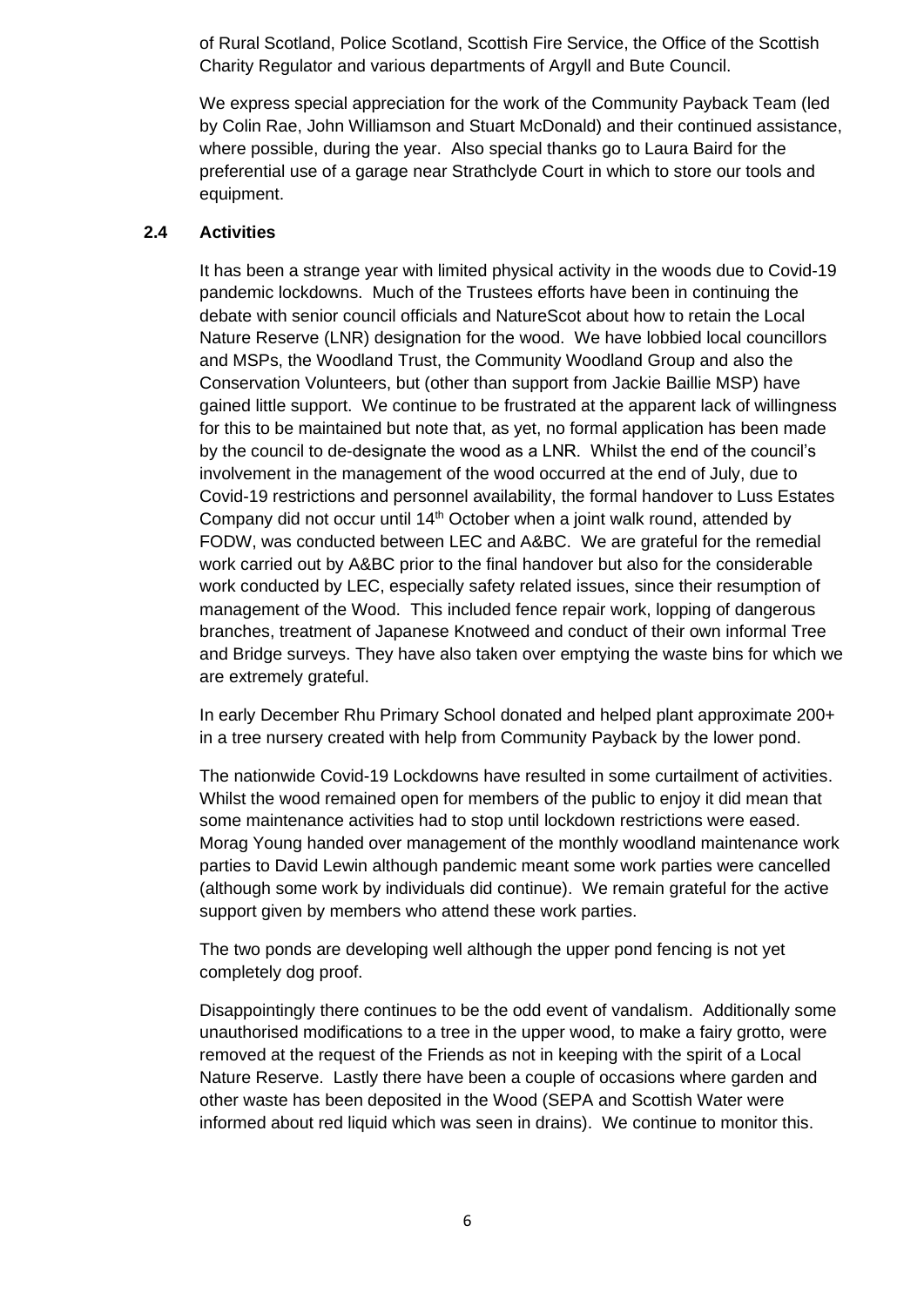Following sight of a motorised dirt bike in the Wood it has been confirmed that this is in contravention of the Open Access By-laws and future violations will be reported to Police Scotland.

We continued to debate with Persimmon Homes the nature of the woodland wildlife corridor, link into the wood for pedestrians and reparation for illegal dumping in the wood. We are grateful to Persimmon for their donation of some material (85t of aggregate worth £1,500) and grant of £1,000 towards the creation of a new path linking Duchess Gait to Duchess Wood. In addition we are also grateful for donations received from LEC (£1,000), HADT (£500) and Lomond School (£300) which also supported this work. £420 was also received from the Helensburgh Gardens Open Day held in June. All of this funding, together with a promise of £1,700 from Argyll and Bute Council, enabled the new link path to be built and will enable additional footpath work to be carried out early in the next financial year.

#### **2.5 Public Relations and Publications**

We have maintained good relations with the local press and they have published several articles about the future management of the wood and transfer back of management to Luss Estates. Our main leaflets continue to be available at the main entrances to the Wood.

The FODW website and Facebook Account continue to be updated regularly and visited regularly. Two newsletters were published for members during the year.

One of our members, Mary-Jane Selwood, produced a series of four seasonal cards depicting Duchess Wood and offered these to FODW to sell through local craft outlets. These continue to generate a steady income.

Nicky Brownrigg has conducted some informative Herb Walks in the wood and is looking to continue these into the future.

#### **2.6 Grants and donations**

See comments above re donations totalling over £4000 from Persimmon Homes, Luss Estates, HADT and Lomond School.

As reported in 2018 A&BC, supported by FODW, submitted an application for a Forestry Commission Scotland, Woodlands in and around Towns (WIAT) grant. This application was successful and should enable active management of the increasingly dominant sycamore and other trees. Responsibility for progressing exploitation of this grant has passed to Luss Estates Company now they have regained responsibility for management of the wood.

#### **3 Outlook**

The Management Agreement between Luss Estates Company (LEC) and Argyll and Bute Council (A&BC) ended on 31 July 2020. The council position remains that they will seek to de-designate the wood as a Local Nature Reserve. We continue to oppose this unnecessary move although are finding A&BC resistant to any debate on the topic and are struggling to get much support for this (see comments above).

The current five-year Management Plan (MP) for Duchess Wood is available at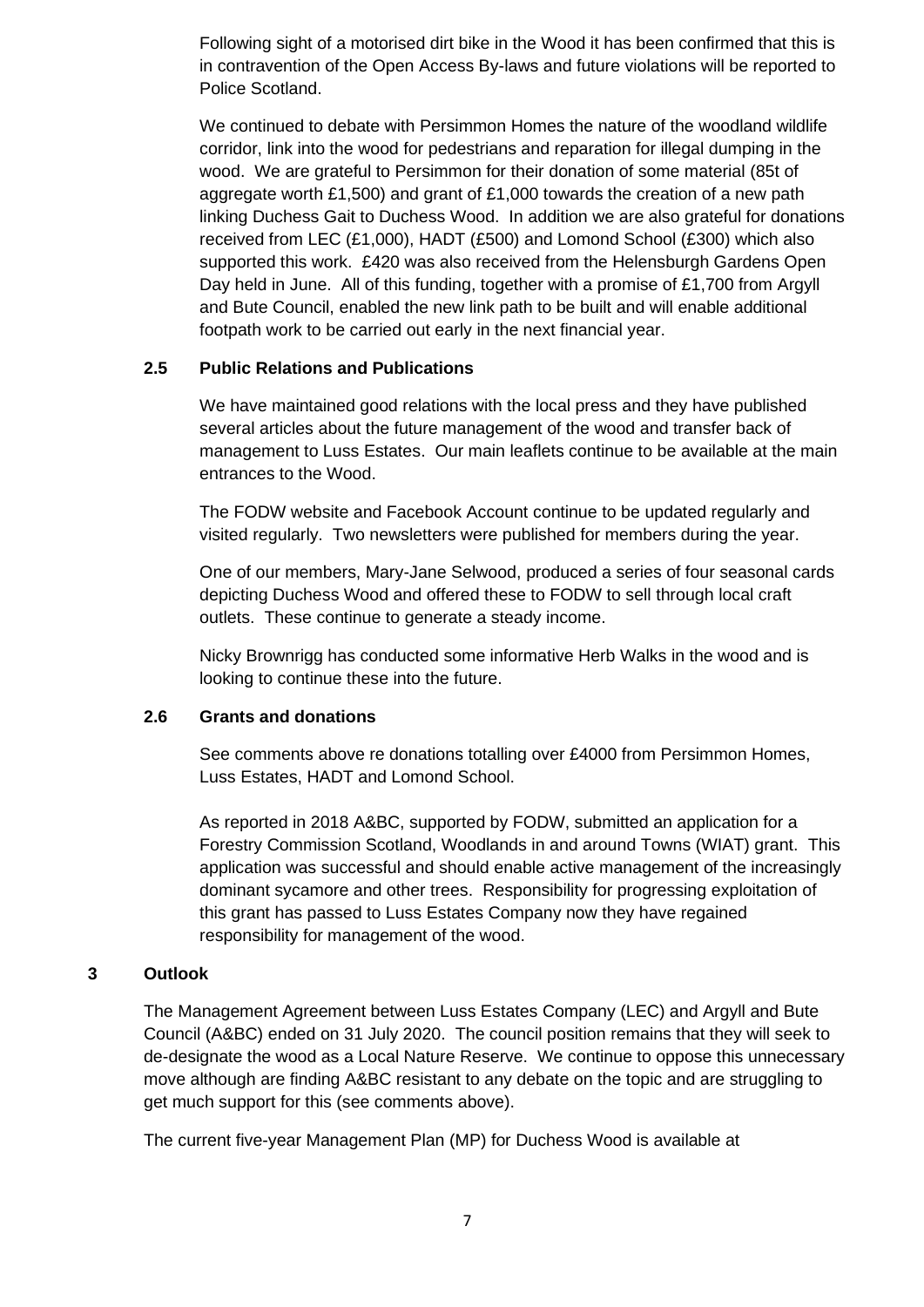[https://www.argyll-bute.gov.uk/moderngov/documents/g7229/Public%20reports%20pack%20Tuesday%2011-Oct-](https://www.argyll-bute.gov.uk/moderngov/documents/g7229/Public%20reports%20pack%20Tuesday%2011-Oct-2016%2009.30%20Helensburgh%20Lomond%20Area%20Committee.pdf?T=10)[2016%2009.30%20Helensburgh%20Lomond%20Area%20Committee.pdf?T=10](https://www.argyll-bute.gov.uk/moderngov/documents/g7229/Public%20reports%20pack%20Tuesday%2011-Oct-2016%2009.30%20Helensburgh%20Lomond%20Area%20Committee.pdf?T=10) 

The on-line version is referred to as "draft" but it is the final agreed version. The MP has formed the basis for much of the content of the WIAT grant application and gives a clear indication of the management needs of the Wood over the five-year period.

Requests to donate two memorial benches have been received and these will be installed in the next financial year. As a result we have also produced agreed guidelines for this so that the positioning and type of bench can be controlled.

#### **4. Thanks**

Thanks go to all the Trustees on the Committee, to the members of FODW, and to the public who have backed our work and carried out practical tasks, where possible, throughout the year. Grateful thanks are also extended to the individuals and other organisations mentioned above whose help has supported the continuing maintenance and enhancement of the Wood.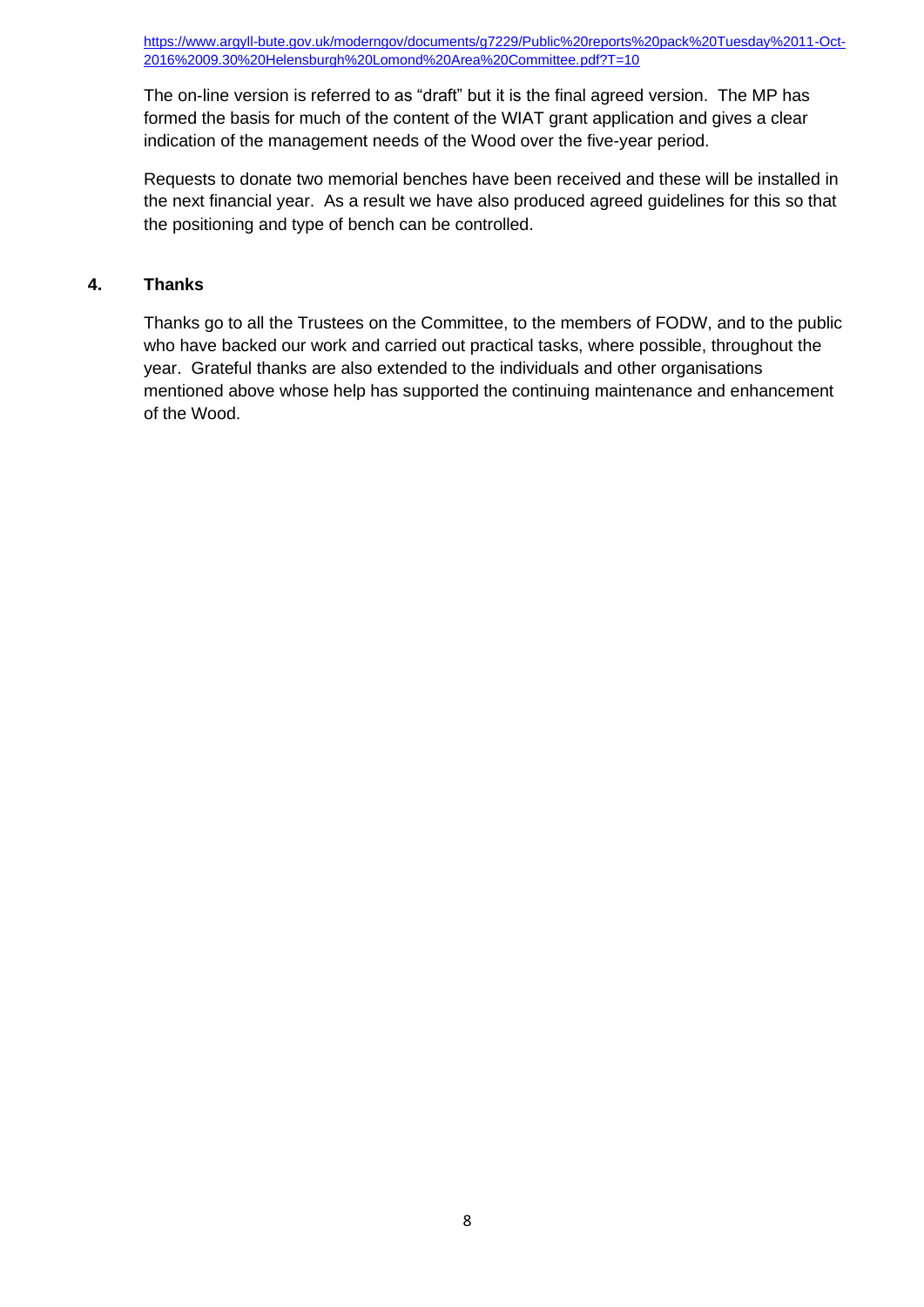#### **Section C: Finances**

#### **1. Financial Report**

| <b>Friends of Duchess Wood</b>               | Scottish charity number SC039527 |                      |              |         |
|----------------------------------------------|----------------------------------|----------------------|--------------|---------|
| Financial Statement for Year to 30 June 2021 |                                  | Year to 30 June 2020 |              |         |
|                                              | £                                | £                    | £            | £       |
| Funds @ 1.7.20                               |                                  |                      | 3940 @1.7.19 | 2877    |
| INCOME:                                      |                                  |                      |              |         |
| Membership                                   | 1410                             |                      | 870          |         |
| Donations                                    | 687                              |                      | 613          |         |
| Card sales                                   | 88                               |                      | 127          |         |
| Paths grants                                 | 4571                             |                      |              |         |
| Sundry                                       | 43                               |                      |              |         |
|                                              |                                  | $+6799$              |              | $+1610$ |
| <b>EXPENDITURE:</b>                          |                                  |                      |              |         |
| Admin                                        | 758                              |                      | 63           |         |
| (Insurance)                                  | (138)                            |                      | 138          |         |
| (Helensburgh Parish Church)                  |                                  |                      | 98           |         |
| (Garage rental & repairs)                    | (100)                            |                      | 100          |         |
| Maintenance                                  | 219                              |                      | 50           |         |
| Groundworks and paths                        | 2150                             |                      |              |         |
| (Website)                                    | (54)                             |                      | 53           |         |
| Greeting cards                               | 45                               |                      | 45           |         |
| Sundry                                       | 65                               |                      |              |         |
|                                              |                                  | $-3237$              |              | $-547$  |
| <b>Surplus for year</b>                      |                                  | $+3562$              |              | $+1063$ |
| Add opening bank balance                     |                                  | $+3940$              |              | $+2877$ |
| <b>Closing Bank balance</b>                  |                                  | $+7502$              |              | $+3940$ |

#### Notes to the Accounts for the year to 30 June 2021

1. Accounting conventions: The accounts are prepared under the historical costs convention and in accordance with the Standard of Recommended Practice (SORP) Accounting for Charities, and applicable accounting standards.

 $2.$ Investments: no investments are held.

 $3.$ Taxation: The Friends is recognised by HMRC as a charity and is not liable to taxation.

Trustee remuneration and expenses: No trustee receives any remuneration.  $\overline{\bf 4}$ .

Financial reserves: As a result of the activities in the year under review the Friends now 5. hold funds of £7502 (2020 £2877)

Financial reserve policy: There is one bank account which embraces one unrestricted 6. fund. This records our activities and represents the free reserves of the charity as at 30 June 2021.

7. Risk management policy: The trustees have assessed the major risks relating to the operations and finances of the charity and are satisfied that systems are in place to mitigate exposure to major risks.

Approved by the trustees and signed on their behalf

lew in

David Lewin, Chair 2 November 2021

Exponent by<br>9, IP Sweening  $\subset \mathbb{A}$